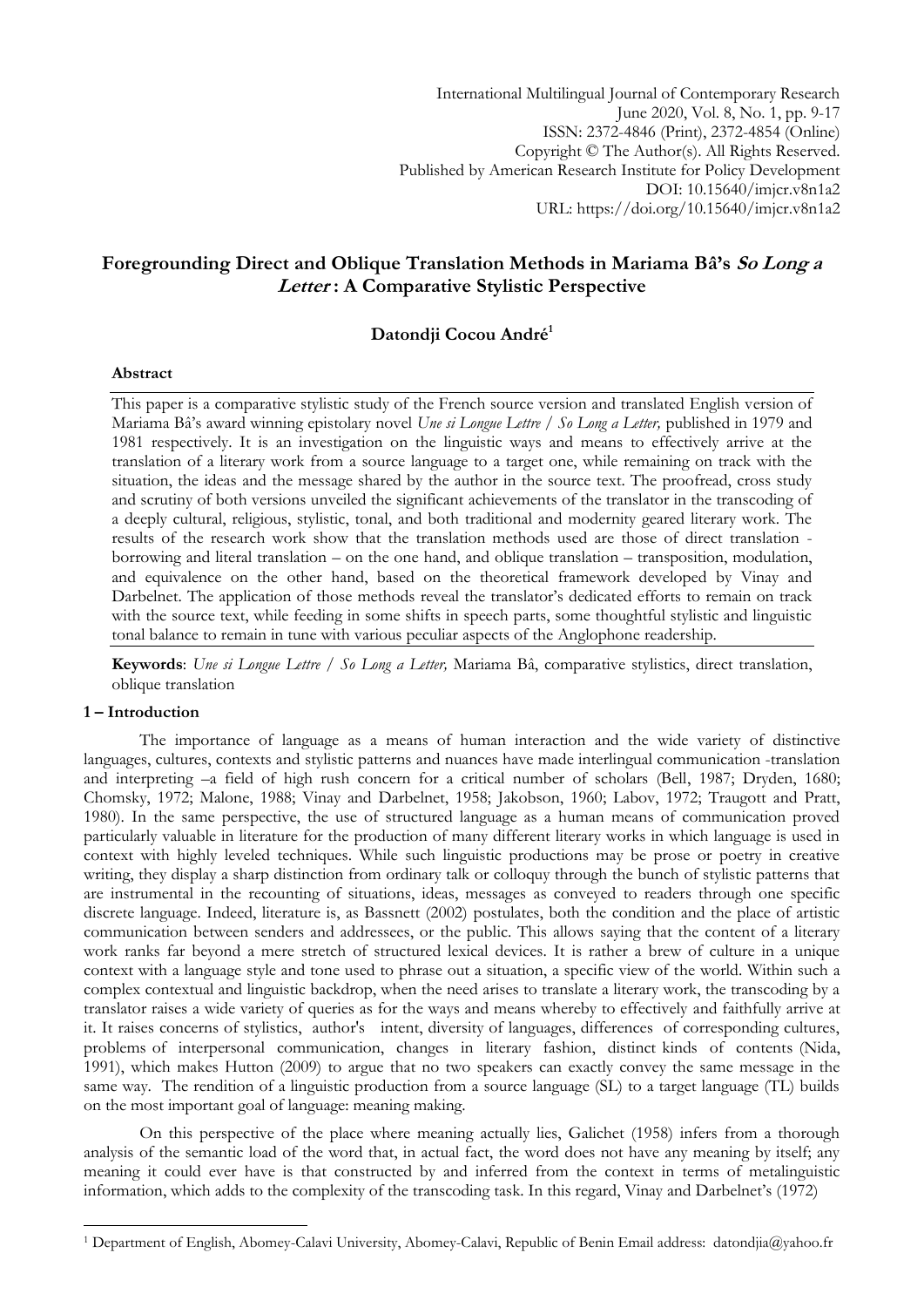Work on comparative stylistics comes in as an insightful tool in the way a literary work could be bridged into another language, while remaining consistent with the source version. They agree that translators are concerned with words (forms) only at the two extremes, the beginning and the end of their task. The core material on which the translator then applies many different methods is a unit of thought which best embeds the ideas, the feeling, the style and the mood of the source language writer. The task of the translator is thus more than finding out the translated version of words as expressed in a SL; it is all about monitoring an interlingual dialogue aimed at rendering some intended meanings, a peculiar stylistic pattern and language tone in a TL. His required qualification to be on top of the job thus reaches beyond that of a mere bilingual. Nida"s (1991) words corroborates with this high expectation from the task of the translator by pointing out that a translational adequacy would mean that the readers of the translation would respond to the text both emotively and cognitively in a manner essentially similar to the ways in which the original readers responded. To remain faithful to the source text and prove satisfactory in the rendition task, Nida (idem) takes from the works of various scholars (Felstiner, 1980; Chomsky, 1965& 1972, Vinay & Darbelnet, 1958; Labov, 1972; Gumperz, 1982; Krampen, 1979; Nida, 1986) and propose that four important aspects are to be covered : <sup>(1)</sup>the philological aspect with a special focus on the faithfulness to the source content, <sup>(2)</sup>the linguistic perspective with more attention to the distinctive features of the source and receptor languages, (3)the communicative aspect that sets the focus on the sociolinguistic strings of translation and <sup>(4)</sup>the sociosemiotic pattern which grants much attention to the multiplicity of codes involved in any act of verbal communication with the input of paralinguistic features. While recognizing the value and gaining much from the series of scholars' works available on the topic, this paper is more grounded on the thorough and forceful work published by Vinay and Darbelnet (1972) which represents a substantial reference theoretical framework. In this perspective and following its rationale, this article aims to address the question: how does the translator succeeds in rendering a literary work from a SL to a TL while remaining on track with the source text? In order to efficiently answer this overall question, it has been split into two research sub questions that are, first, the way the translator gets insight from the linguistic context provided by the literary work and secondly, the way she/he matches it with extra linguistic information to end up with a well translated version. This research work is framed along the hypothesis that, while the translator has to remain faithful to the source message by using some methods of direct translation, s/he may need, in many different cases, to use methods of oblique translation through various means of adaptation for an efficient rendering of the source text's author. The following section of this work informs on the theoretical ground of this paper and provides definitions on various keys terms.

#### **2. Theoretical background and definitions**

#### **2.1 Theoretical background**

This work is grounded on the theoretical foundation of comparative stylistic analysis as developed by Vinay and Darbelnet (1972). This framework sets the focus on the three planes of external stylistics – the lexicon, the syntactic structures and the message - , then the methods of translation that include direct and oblique translation. Transcoding a literary work from a language to another thus reaches beyond an exclusively linguistic rendition to include various contextual patterns such as metalinguistic information and the goal of the writer. Following the works of Saussure who defines the linguistic sign as the union of a concept and its written or spoken linguistic form, Vinay and Darbelnet (idem) pinpoint the sign as originating from the vocabulary and see it modified by grammar and intonation for its contribution to message/meaning construction. The organization of lexical items in a syntactic way that results into a message thus gives an accurate image of the pathway of the translator"s work. Despite its context based value, the lexical item - the word – is the starting point in the translation process in so far it provides the basic hints for meaning conveyance in the SL. On the basis of such hints, does the translator undertake the transfer to the TL after checking on aspects such as "faux amis", borrowing possibilities, multi-meaning, etc? On the following plane, is the cluster level where words from various speech parts are gathered in a syntactically patterned way depending on the author's style, which aspect is foregrounded, backgrounded or to be inferred from the context?

The ultimate level of the message reaches beyond the first two and brings in a critical component, the metalinguistic contribution that makes up the overall text. Based on these foundational points, Vinay and Darbelnet (idem) have developed, among other translation tools, a set of seven methods for direct and oblique translation, as defined in the following subsection.

#### **2.2 Definitions: The Seven Methods of Translation**

There are two main categories of translation methods: first, direct translation which comprises borrowing, calques and literal translation on the one hand and secondly, oblique translation which covers transposition, modulation, equivalence and adaptation on the other.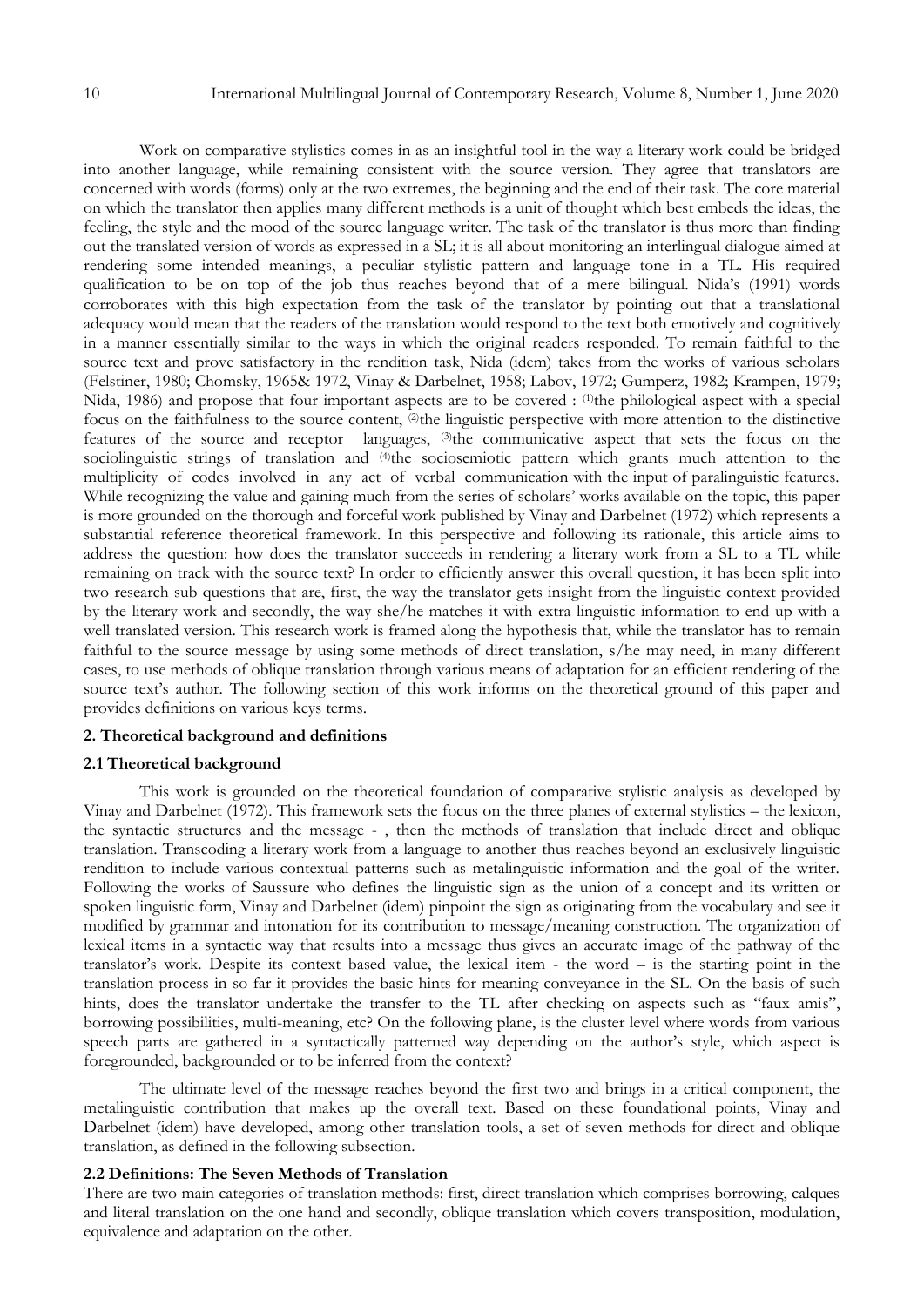### **2.2.1 - Borrowing**

Borrowing is a direct translation method which is used to bridge a metalinguistic lacuna in the target language. In such a case, the source language word, expression, or concept that does not exist in the TL is borrowed into the latter. Borrowing may also occur from a deliberate choice of the translator for prestige or stylistic purpose.

### **2.2.2 - Calque**

Loan translation or calque is a term used in comparative and historical linguistics to refer to a type of borrowing, where the morphemic constituents of the borrowed word or phrase are translated item by item from the SL into equivalent morphemes in the TL. There are two main types of calques. The first one is the lexical calque which keeps the syntactic order of the TL while importing a new mode of expression which is not akin to the TL such as "*Cela va sans dire"* translated from French as *"That goes without saying".* The second one is the structural calque whereby a new syntactic wording is introduced into the TL such as "*Point de vue"* translated from French as *"Point of view"*.

#### **2.2.3 - Literal translation**

Literal translation is a word for word translation which the translator achieves through a direct rendering of a SL text into the TL. Literal translation is more often applied when the two languages share some common patterns in terms of syntactic order, cultural paradigms, and parallel thought processes. As one may guess, idiomatic expressions do not match with literal translation as the message therein reads beyond a mere string of the SL words. Literal translation is also unacceptable when the text in the TL is nonsense, is structurally impossible in the TL or does not correspond to any metalinguistic concept in the TL.

## **2.2.4 - Transposition**

Transposition involves moving from one grammatical category to another without changing the meaning of the message as conveyed in the SL. The grammatical shift applied through transposition may at times introduce a stylistic aspect which is not contained in the base text, while keeping the message unaltered.

#### **2.2.5 - Modulation**

Modulation, occurs in the translation process when the translator deems it necessary to use a phrase that is different in terms of angle of view from that of the SL to convey the same idea. Modulation is applied through the initiative of the translator to apply a change in the perspective (conceptual or grammatical), the viewpoint from which the idea was originally expressed by the speaker / writer in order to avoid a sense of idiomatic awkwardness or an idiomatic mismatch in the TL. The use of modulation is thus a result of a translator's keen acquaintance with both SL and TL, lexically, grammatically and culturally.

#### **2.2.6 - Equivalence or Reformulation**

This is a translation method whereby the message in the SL is expressed in the TL in a completely different stylistic and structural way. Reformulations or equivalences display the intrinsic differences between languages for motivations that ought not to be explicated along any learning process but rather through acquisition. The cultural transmission feature of language does apply full in this regard.

#### **2.2.7 - Adaptation or localization**

The need to adapt an SL message into the TL highlights once again the culturally interwoven property of language. Adaptation becomes necessary when a direct translation of a message from SL to TL could raise metalinguistic clashes. Adaptation is thus used in the cases where the type of situation being referred to in the SL is uncommon or unknown in the TL culture. In such cases, the translator has to check for an equivalent situation that is as near as possible to the one expressed in the SL. In other words, adaptation results into a rendering of the SL situation in a way that is intelligible and acceptable by the TL audience rather than the SL.

#### **3 - Material and method**

The motivation to write this paper springs from the contact with the French and English versions of Vinay and Darbelnet"s (1972) seminal work on a comparative stylistic approach of the French and English languages. Although this high valued publication seems at first sight directed to professional translators, it does matter much to the linguist too in general in so far as it sheds light on the riches, the intricacies and nuances of language as a means of communication between cultures and communities. In addition to the importance of context in meaning making as invariably mentioned by scholars in semantics, pragmatics and systemic functional linguistics, Vinay and Darbelnet (idem) brought in some more insight by indicating that in the study of a text :

…… we encounter certain factors which can be explained neither by considerations of a lexical nor a syntactic nature because they originate from a higher level of reality, which is less accessible, yet essential, and which some linguisticians refer to as "context".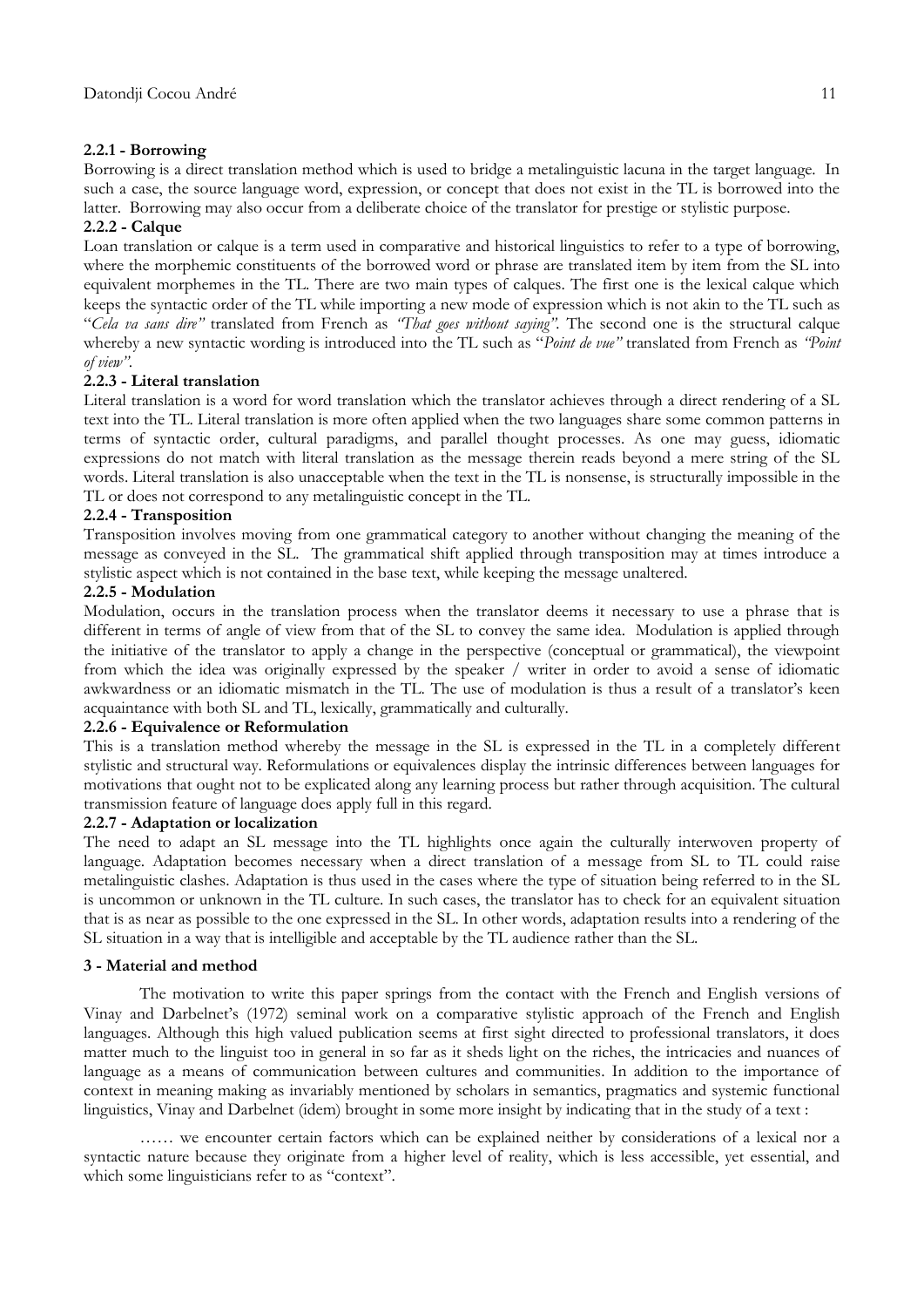The bridging of a literary work from one language to another thus requires a thorough cognition not only of the lexical and syntactic aspects of both languages, but as well of the metalinguistic component. In addition to this much triggering starting theoretical lever, the proofread of the Senegalese woman novelist Mariama Bâ"s *Une si longue lettre* and its English translated version *So Long a Letter* definitely prompted me into embarking on a comparative stylistic analysis of these two versions. The message of the novel, the noticeable success it recorded as a literary work in terms of award winning and translation into sixteen languages did much in confirming the choice. To remain within the stretch of an article, this work covers the first ten letters of the novel, with a study that singles out the work achieved by Modupé Bodé-Thomas, the translator, in rendering the novel into English. The words and phrases that display the use of both direct and oblique methods of translation appear in bold and underlined in the French and English versions.

## **4 - An identification of Translation Methods in So Long a Letter**

## **4.1 - Direct translation methods:**

They include borrowing, calque and literal translation. Four types of borrowings have been used in the translated version. They have been distinguished as presented in the Table 1

| $\mathbf{N}^{\mathsf{o}}$ | Types of borrowings                                         | Examples from the text                              |  |
|---------------------------|-------------------------------------------------------------|-----------------------------------------------------|--|
|                           | Words from traditional and religious lexicon                | "Zemzem", "siguilndigale", "laobés", "Djinns"       |  |
| 2                         | Words that belong to the traditional and religious          | "Miraas" and "caacri" rendred as "mirasse" and      |  |
|                           | lexicon which have been overtranslated into English         | "thiakry" respectively                              |  |
| 3                         | French language words which have been borrowed into         | "Eau-de-cologne", "boubou", and "polyclinique".     |  |
|                           | English for a long time so that they became part of English |                                                     |  |
|                           | lexicon                                                     |                                                     |  |
| $\overline{4}$            | French language words from various speech parts such        | "ferme / firm", "destinées / destined",             |  |
|                           | as verbs, nouns, adjectives, adverbs that have been         | "impécablement / impeccably", "chantées / chanted", |  |
|                           | translated into English in such a way that maintains a      | "sac / sack", "pénurie / penury"                    |  |
|                           | kind of phonological resemblance with the French            |                                                     |  |
|                           | source version                                              |                                                     |  |

| Table 1: Different types of borrowings |  |  |  |
|----------------------------------------|--|--|--|
|----------------------------------------|--|--|--|

Literal translations have been used, both in their lexical and structural forms as shown in Table 2 below. **Table 2: cases of literal translation**

| <b>French version</b>                                 | <b>English version</b>                                 |  |
|-------------------------------------------------------|--------------------------------------------------------|--|
| Literal translation                                   |                                                        |  |
| En atteste le défilé ininterrompu d'hommes et de      | The uninterrupted procession of men and women          |  |
| femmes qui "ont appris" les cris et les pleurs qui    | who have « learned » of it, the wails and tears around |  |
| m'entourent.                                          | me, confirm his death.                                 |  |
| Eternelles, les interrogations de nos éternels débats | Eternal questions of our eternal debates               |  |
| Ses joues se gonflaient de la vie de ses poumons      | His cheeks would swell with the life from his lungs.   |  |
| Mêmes allées et venues d'amis                         | Same comings and goings                                |  |
| Le soir vient la phase la plus déconcertante de cette | In the evening comes the most disconcerting part of    |  |
| cérémonie du troisième jour                           | the third day's ceremony.                              |  |
| « Dame la mort est aussi belle que le fut la vie. »   | Lady death is just as beautiful as life has been       |  |
| « ont su » tardivement                                | "learned belatedly"                                    |  |
| passer son baccalauréat                               | To sit for her baccalauréat                            |  |
| Dame Belle mère brandissait ce papier                 | Lady-Mother-in-Law brandished the paper                |  |
| et comme nous dépensions pour l'honorer               | And how we spent ourselves to do it honors.            |  |

## **4.2 - Oblique translation methods**

All the methods of oblique translation identified by Vinay and Darbelnet such as transposition, modulation, equivalence, adaptation have been used in the ten first letters covered by this paper. The following table displays the English version where those methods have been applied with the corresponding French source version.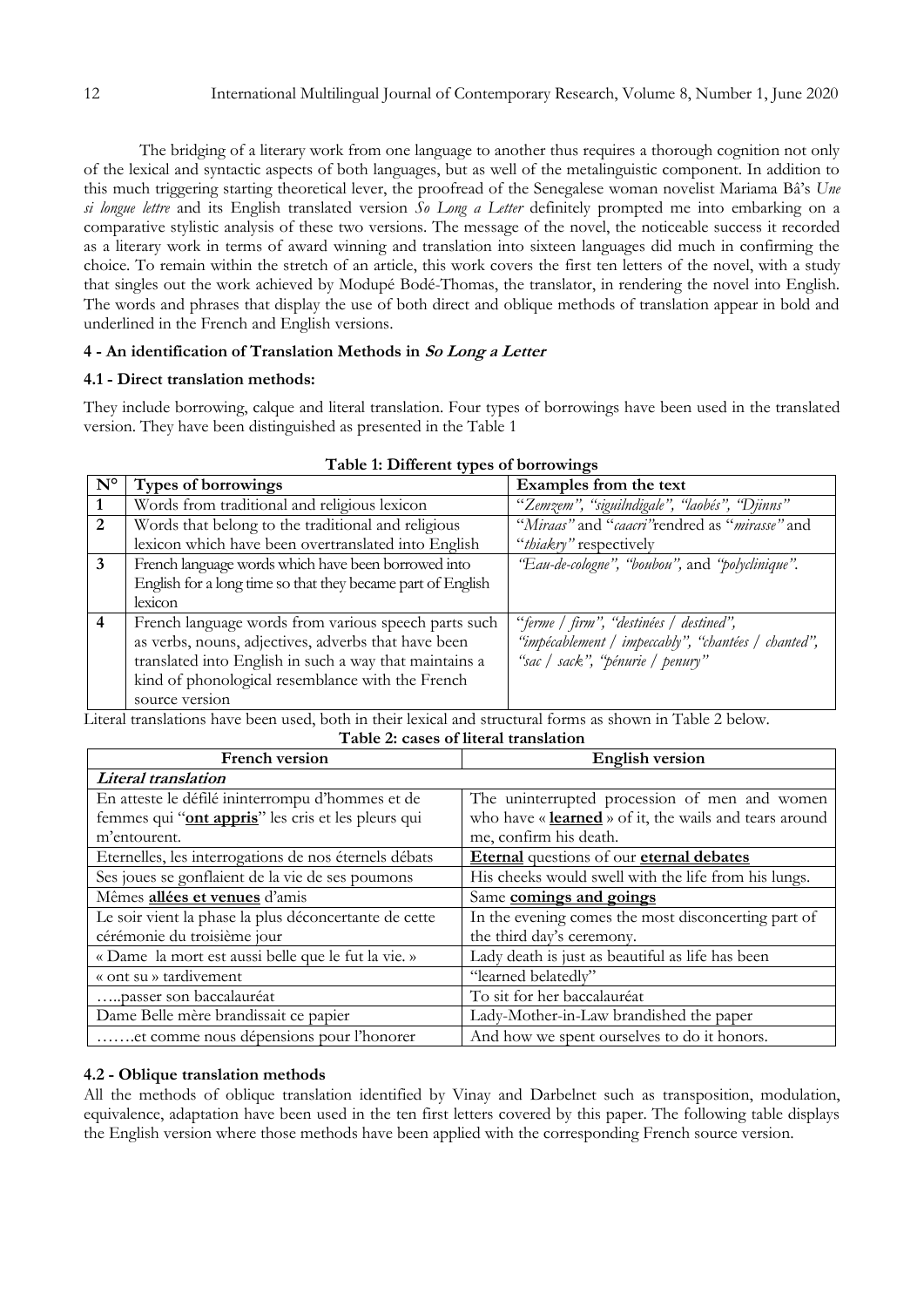| <b>Transposition</b>                                   |                                                        |  |
|--------------------------------------------------------|--------------------------------------------------------|--|
| Toilette mortuaire                                     | The washing of the dead one                            |  |
|                                                        | (Shift from an adjective to a noun)                    |  |
| De nous les restituer plus belles                      | To restore them to us, more splendid than              |  |
|                                                        | before                                                 |  |
| L'or était sa chose qu'il fondait, coulait, tordait,   | Gold is his medium which he melts, pours,              |  |
| aplatissait, affinait, ciselait                        | twists, flattens, refines, chases.                     |  |
| La cohorte des sans-métier grossit les rangs des       | The hord of the jobless swells the flood of            |  |
| délinquants                                            | delinquency                                            |  |
| Cet univers particulier qui fournissait le mil         | The whole compound's source of                         |  |
| nourricier de la concession                            | nourishment.                                           |  |
| Il parlait de ton père, "créateur"                     | 'creative artist'.                                     |  |
| Nos mère se disputaient la garde de nos oncles et      | Our mothers argued over who would look after           |  |
| tantes                                                 | our uncles and aunts                                   |  |
| Dans le sens de vos désirs                             | When it moves in the direction of desires              |  |
| Ma gorge sèche (p2)                                    | My throat $\underline{\textbf{is dry}}$ (p4)           |  |
| Le groupe des hommes mange, silencieux                 | The men's group eats <i>in silence</i>                 |  |
| si avant d'organiser leurs funérailles en              | if, before organizing these festive funeral            |  |
| festin,                                                | ceremonies,                                            |  |
| Et ce sont eux que je crains car ils ont le gôut de    | And these are what I am afraid of, for they            |  |
| l'amertume.                                            | smack of bitterness                                    |  |
| au fur et à mesure de leur approche<br>Modulation      | As they <b>drew nearer</b>                             |  |
| Un drap blanc qui l'enveloppe entièrement              | A white sheet in which he is completely                |  |
|                                                        | enveloped                                              |  |
| la tristesse ploie cette enfant                        | this child is dogged by sadness                        |  |
| nattes de tous genres s'étalent                        | mats of all sorts <b>are spread</b>                    |  |
| On peut manquer un baptême, jamais un deuil.           | Child naming ceremonies may be missed,                 |  |
|                                                        | but never a funeral.                                   |  |
| La marée enlisante des dépenses où il se débattait     | The mire of expenses by which he was                   |  |
|                                                        | engulfed.                                              |  |
| De toi elle ne retenait que les visites trop longues.  | All she remembered of you were your visits             |  |
|                                                        | considered too long.                                   |  |
| La confidence tue la douleur (p1)                      | Confiding in others <b>allays pains</b> (p3)           |  |
| et c'est le tour de Dame Belle-Mère d'être             | And it is Lady-Mother-in-Law's turn to be              |  |
| courroucée                                             | annoyed                                                |  |
| Daouda Dieng savait forcer les cœurs                   | Daouda Dieng knew how to win hearts                    |  |
| L'air nous incitait à la bonne humeur                  | The air would put us in good humour                    |  |
| Une atmosphère nouvelle où j'évolue, étrangère et      | A new atmosphere where I move, a stranger,             |  |
| crucifiée                                              | tormented                                              |  |
| surtout si sa main <i>emprisonnait</i> le billet de    | particularly if her hand <b>closed over</b> the        |  |
| banque que j'y plaçais adroitement.<br>Equivalence     | banknote I had carefully placed there.                 |  |
| Adosse-toi                                             | Hold on                                                |  |
| Fallait-il nous en réjouir sans ombrage ?              | Should we have rejoiced so wholeheartedly?             |  |
| Mais le plus souvent                                   | But more often than not                                |  |
| Le bel âge a ses exigences d'honneur                   | Middle <i>age</i> demands dignity                      |  |
| Je l'égrène avec ardeur                                | I tell the beads ardently                              |  |
| Jambes molles                                          | Legs of jelly                                          |  |
| pour conjurer le mauvais sort                          | to ward the <b>evil spirits</b>                        |  |
| A la chute de chaque verset                            | At the end of each verse                               |  |
| Les unes parlent du dernier tissu paru sur le marché   | Some discuss the latest <b>material</b> on the market. |  |
| De temps en temps, <i>une voix virile</i> met en garde | From time to time <b>a manly voice</b> rings out a     |  |
|                                                        | warning                                                |  |
| Elle, étrangère au milieu qui l'environne              | She remains stranger in these circles.                 |  |

# **Table 3: Methods of oblique translation**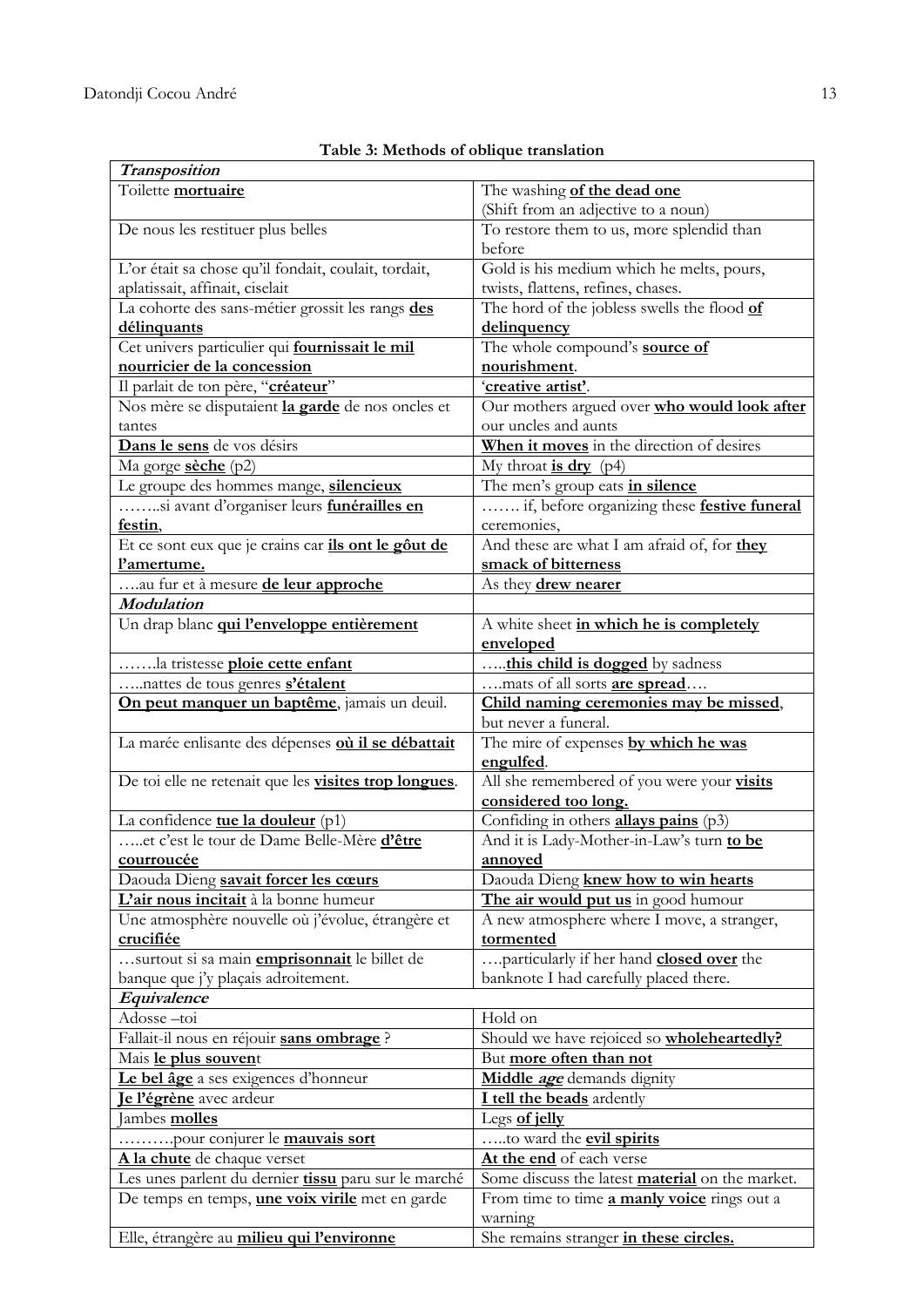| il en sera de même, hélas, pour les huitième et    | Alas, <i>it's</i> the same story on the eighth and     |  |  |
|----------------------------------------------------|--------------------------------------------------------|--|--|
| quarantième jours                                  | fortieth days.                                         |  |  |
| <b>Ouf</b> ! $(p.12)$                              | Phew!                                                  |  |  |
| Nourrie dès l'enfance à leur source rigide         | <b>Reared</b> since childhood on their strict precepts |  |  |
| Le clou                                            | The star attraction                                    |  |  |
| Que sont les infirmités morales dont vous n'êtes   | What are moral infirmities from which in any           |  |  |
| pas à l'abri                                       | case you are not immune?                               |  |  |
| Le souffle du vent rafraîchira encore mon front    | The breath of the wind will again refresh my           |  |  |
|                                                    | face                                                   |  |  |
| Tu concluais <i>en te disant arc-bouté sur tes</i> | You would finish by saying that your studies           |  |  |
| études.                                            | were your staff, your buttress.                        |  |  |
| Tu es ma <i>négresse protectrice</i>               | You are my <b>protecting black angel</b> .             |  |  |
| le savais sourire <b>aux uns et aux autres</b>     | I knew how to smile at them all.                       |  |  |
| Vous avez des enfants à débarbouiller.             | There are children to be washed.                       |  |  |
| qui voyait son fils fréquenter de plus en plus     | who saw her son going more and more                    |  |  |
| la forge de ton père                               | frequently to your father's workshop.                  |  |  |
| La mangue verte <i>pimentée</i>                    | The <b>sharp</b> green mango                           |  |  |
| Et j'en passe                                      | And I haven't recounted all                            |  |  |
| trop mur pour mes dix-huit hivernages.             | Too mature for my eighteen years                       |  |  |
| apte à <b>l'analyse</b>                            | Capable of <b>discernment</b> now                      |  |  |
| La Fon du Dahomey                                  | The Fon girl from Dahomey                              |  |  |
| <b>Pouvre</b> ce cahier                            | I am beginning this diary                              |  |  |
| Et nous nous racontions des "histoires salées"     | And we told juicy stories                              |  |  |

#### **5 - Discussion of the findings**

This discussion of the results from the cross-read of both versions of the novel follows along the methods used by the translator in her rendition task, on the basis of the theoretical framework from Vinay and Darbelnet's work. In this perspective, the effort of the translator is particularly noticeable in her attempt to stick to the situation, the idea, and the message shared by the author in the source version of the novel. This shows up particularly well through various types of borrowings as shown in Table 1, and literal translations in Table 2. The first type of borrowings is composed of words that have first been borrowed into the French language in the source version of the novel and then borrowed into English in the translated one. Among these are examples such as "*beguine", "rumbas", "tangos", and "Zemzem", "djinns", "laobés"*. This first category is followed by a second one composed of words that belong to the traditional and religious lexicon which have been overtranslated into English such as "*Miraas"* and "*caacri"*rendred as "*mirasse"* and "*thiakry"* respectively, which shows a commitment from the translator to follow in the path of the source text.

In the case of traditional and religious lexical borrowings, the reader is referred to the provided footnotes not only for lexicological insight but also for a discovery of and immersion into the source milieu in the writer"s context of culture. The third category of borrowings is that of French language words which have long been borrowed into English which became part of English lexicon such as *"Eau-de-cologne", "polyclinique", "bourgeoisie, "boubou", "brouhaha*"*.* Borrowings have been widely used to transpose into English, the author"s traditional and religious lexis, but also to imitate her phonological patterns. Translation examples with a fourth type of borrowings such as "*ferme / firm", "destinées / destined", "impécablement / impeccably", "chantées / chanted", "sac / sack", "brandissait / brandished" "pénurie / penury"* are particularly illustrative at this regard. The rendition keeps the same tide of sticking to the author"s style by means of lexical and structural literal translation whereby the Anglophone reader is provided with a text that conveys the writer"s ideas, message, style, tone and familiar language as can be noticed in the following examples:

- « Dame la mort est aussi belle que le fut la vie. » / Lady death is just as beautiful as life has been
- Dame Belle mère **brandissait** ce papier / Lady-Mother-in-Law **brandished** the paper
- Mêmes **allées et venues** d"amis / Same **comings and goings** of friends
- .......et comme nous nous dépensions pour l'honorer / ……..and how we spent ourselves to do it honors.
- Ses joues se gonflaient de la vie de ses poumons / His cheeks would swell with the life from his lungs.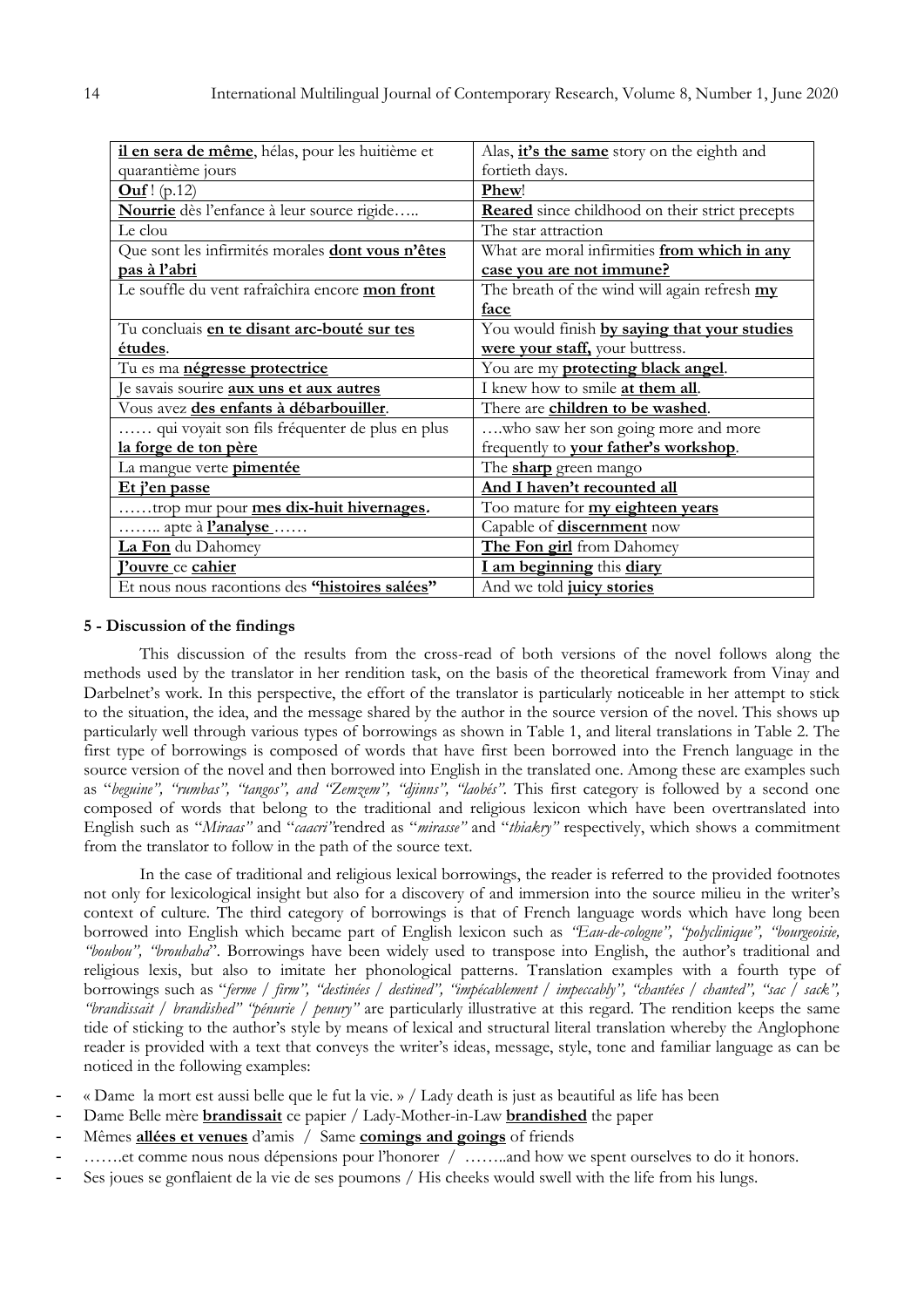However, this keenness of the translator in sticking to the author's words, syntactic structures and style did not prove conclusive at all levels in the source language phrasing of the message, which made oblique translation necessary. This could be noticed in the English version of the novel through the use of transposition with some shifts in parts of speech as presented in table 4 below.

| Types of shifts in parts | <b>Base expression</b>                            | <b>Transposed expression</b>       |
|--------------------------|---------------------------------------------------|------------------------------------|
| of speech                |                                                   |                                    |
| From adjective to noun   | Toilette mortuaire                                | The washing of the dead one        |
| From a noun to an        | si avant d'organiser leurs                        | if, before organizing              |
| adjective                | funérailles en festin,                            | these festive funeral              |
|                          |                                                   | ceremonies.                        |
| From a verb to a noun    | Cet univers particulier qui <b>fournissait le</b> | The whole compound's <b>source</b> |
|                          | mil nourricier de la concession                   | of nourishment                     |
| From noun to verb        | Et ce sont eux que je crains car <i>ils</i> ont   | And these are what I am afraid     |
|                          | le gôut de l'amertume./                           | of, for they smack of              |
|                          |                                                   | bitterness                         |
| From a verb to an        | Ma gorge $\frac{\text{seche}}{\text{p2}}$         | My throat is $\text{dry } (p4)$    |
| adjective                |                                                   |                                    |

**Table 4 : Cases of transposition through shifts in parts of speech**

These examples reveal the translator's purposeful choices. In the case of "Toilette **mortuaire**" for example which was translated as*"the washing of the dead one"* the shift from the modifier / adjective "*mortuaire*" to the noun "*the dead one*" brings in a stylistic pattern of a shift from an abstract level of expression to a concrete one, thereby making more visible the very situation that prompted the writer to embark on her literary recounting. This corroborates Vinay and Darbelnet's viewpoint as they indicate that transposition may be purposely used in order to allow a particular nuance or style to show off. The foregrounded stylistic effect remains the same with the cases of shifts from verb to adjective (Ma gorge **sèche** (p2) / My throat **is dry** (p.4)), and the noun-verb shift (….car **ils ont le gôut de l'amertume.** / …..for **they smack of bitterness)**. The feed in from the translator in the translating process continues through modulation whereby the source idea is rendered with a variation in the way it is viewed and phrased onto the Anglophone reader. The deliberate purposeful choice of the translator to operate this way is visible enough through the shift from active voice to passive as exemplified in the following Table.

| French version                                     | <b>English version</b>                  |  |
|----------------------------------------------------|-----------------------------------------|--|
| Un drap blanc qui l'enveloppe entièrement          | A white sheet in which he is completely |  |
|                                                    | enveloped                               |  |
| la tristesse ploie cette enfant                    | this child is dogged by sadness         |  |
| nattes de tous genres s'étalent                    | mats of all sorts <b>are spread</b>     |  |
| On peut manquer un baptême, jamais un deuil.       | Child naming ceremonies may be missed,  |  |
|                                                    | but never a funeral.                    |  |
| La marée enlisante des dépenses où il se débattait | The mire of expenses by which he was    |  |
|                                                    | engulfed.                               |  |

**Table 5: Modulation through a shift from active to passive voice**

The use of the passive in "*A white sheet* **in which he is completely enveloped**" for the translation of "*Un drap blanc* **qui l'enveloppe entièrement**" removes the animism applied on "*un drap blanc"* in the source version which portrays it as the doer of the action of covering Modu"s corpse. The removal of this animism implied the use of the passive voice, which displays an aspect of cultural difference in the way of viewing things and which impacts on the linguistic rendering. The motivation remains unchanged for the other cases of modulation obtained through the active-passive shift. Still on the method of modulation, the translated version shows a stylistic feature through a moderation, a lessening in the linguistic tone of the writer as illustrated through the examples in the Table 6 below.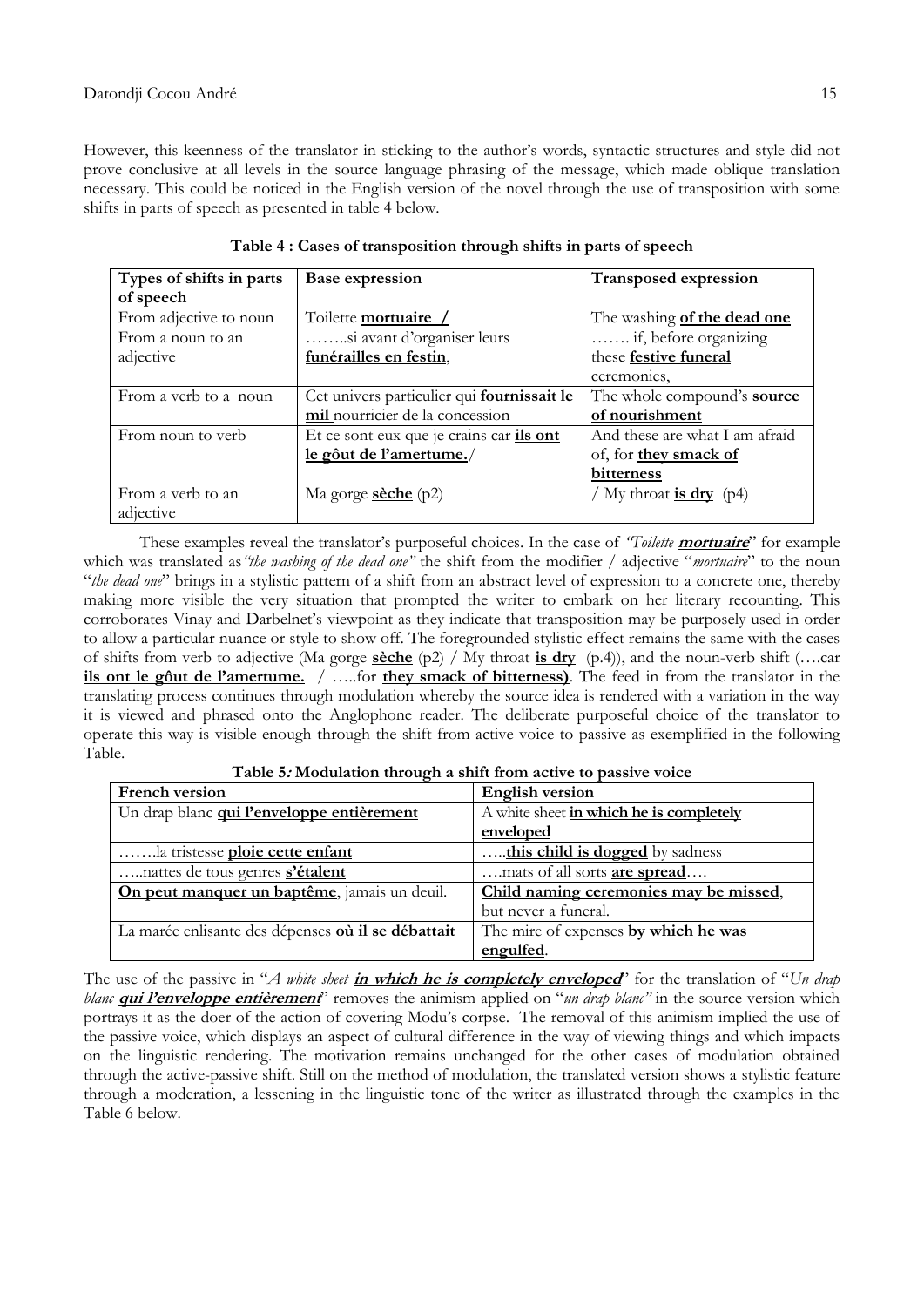| La confidence <b>tue la douleur</b> $(p1)$           | Confiding in others allays pains $(p3)$    |  |
|------------------------------------------------------|--------------------------------------------|--|
|                                                      |                                            |  |
| et c'est le tour de Dame Belle-Mère d'être           | And it is Lady-Mother-in-Law's turn to be  |  |
| courroucée                                           | annoved                                    |  |
| Daouda Dieng savait forcer les cœurs                 | Daouda Dieng knew how to win hearts        |  |
| L'air nous incitait à la bonne humeur                | The air would put us in good humour        |  |
| Une atmosphère nouvelle où j'évolue, étrangère et    | A new atmosphere where I move, a stranger, |  |
| crucifiée                                            | tormented                                  |  |
| surtout sis sa main <i>emprisonnait</i> le billet de | particularly if her hand closed over the   |  |
| banque que j'y plaçais adroitement.                  | banknote I had carefully placed there.     |  |

|  |  | Table 6: Modulation through moderation |  |  |
|--|--|----------------------------------------|--|--|
|--|--|----------------------------------------|--|--|

The stylistic choices of the translator as achieved in other examples display a softening in the lexical choice in the rendering of the author"s ideas. The following examples of source and translated versions are illustrative. The specific source and translated words that display the softened style are written in bold and underlined*: "***tue** *la douleur /* **allays** *pains", "d'être* **courroucée** */ to be* **annoyed***", "savait* **forcer** *les cœurs /knew how to*  **win** *hearts", "étrangère et* **crucifiée** */ a stranger,* **tormented***", "surtout sis sa main* **emprisonnait** */ particularly if her hand*  **closed over***".* The same perspective from the translator to remain both on track with the author and make the translated version culturally, socially and linguistically at home with the Anglophone readership proceeds with the use of equivalence through various examples as shown in Table 2. The direct and oblique translation methods that have been used so far bring an answer to the main and sub research questions of this article and prove the hypothesis true.

#### **Conclusion**

This paper is prompted from the challenge it represents to translate into a target language a literary work originally produced in a distinct language, context, style and tone. It explored the permanent and deep concern of renowned scholars and embarked on a closer investigation of some methods and methodologies as developed by Vinay and Darbelnet (1972). The examination and exploration of their long established and enduring framework served as roadmap in the cross thorough read and study of the Senegalese woman novelist Mariama Bâ"s *Une si Longue Lettre* and its English translated version *So Long a Letter* by Modupé Bodé-Thomas and published by Heinemann in 1981. The comparative stylistic study of this seminal work uncovered the significant effort of the translator to stick to the situation, ideas, message and feelings of the author through direct translation with borrowings and literal translation on the one hand and oblique translation with transposition, modulation and equivalence on the other. This allows inferring, that the translated version of this epistolary novel offers large possibilities to make the Anglophone reader react both emotively and cognitively in an almost similar way with the francophone readership, while remaining consistent with the source text.

In these modern times of going global, this paper comes in as a call for more attention to the complex task of translation in so far as it requires from its professionals, a bulky bunch of multi linguistic, cultural, contextual and stylist grasp.

#### **Reference list**

#### **A - Corpus**

- **1. Bâ, M.** (2006). Une si Longue Lettre. Sénégal : Nouvelles Editions Africaines
- **2. Bâ, M.** (1981). So Long a letter. London : Heinemann

## **B – Books, articles and websites**

- **3. Abrams, M.** (1993). a Glossary of Literary Terms, London: Harcourt Brace Jovanovich College Publishers.
- **4. Baker, M.** (1992). In Other Words, London: Rutledge.
- **5. Basnett, S. and Lefevre, A.** (1990). Translation, History and Culture, London and New York: Pinter Publishers.
- **6. Bassnett, S**. (2002). Translation Studies (3rd edition), London: Routledge.
- **7. Bell, R. T.** (1987). «Translation Theory: Where are we going?" Meta, 32, pp. 403-415.
- **8. Brini, H**. (2000). On Language, Translation and Comparative Stylistics. Meta, vol. 45 (3), pp. 491–496. <https://doi.org/10.7202/002143ar>
- **9. Chomsky, N.** (1965). Aspects of the Theory of Syntax. Cambridge : MA, M.I.T. Press,